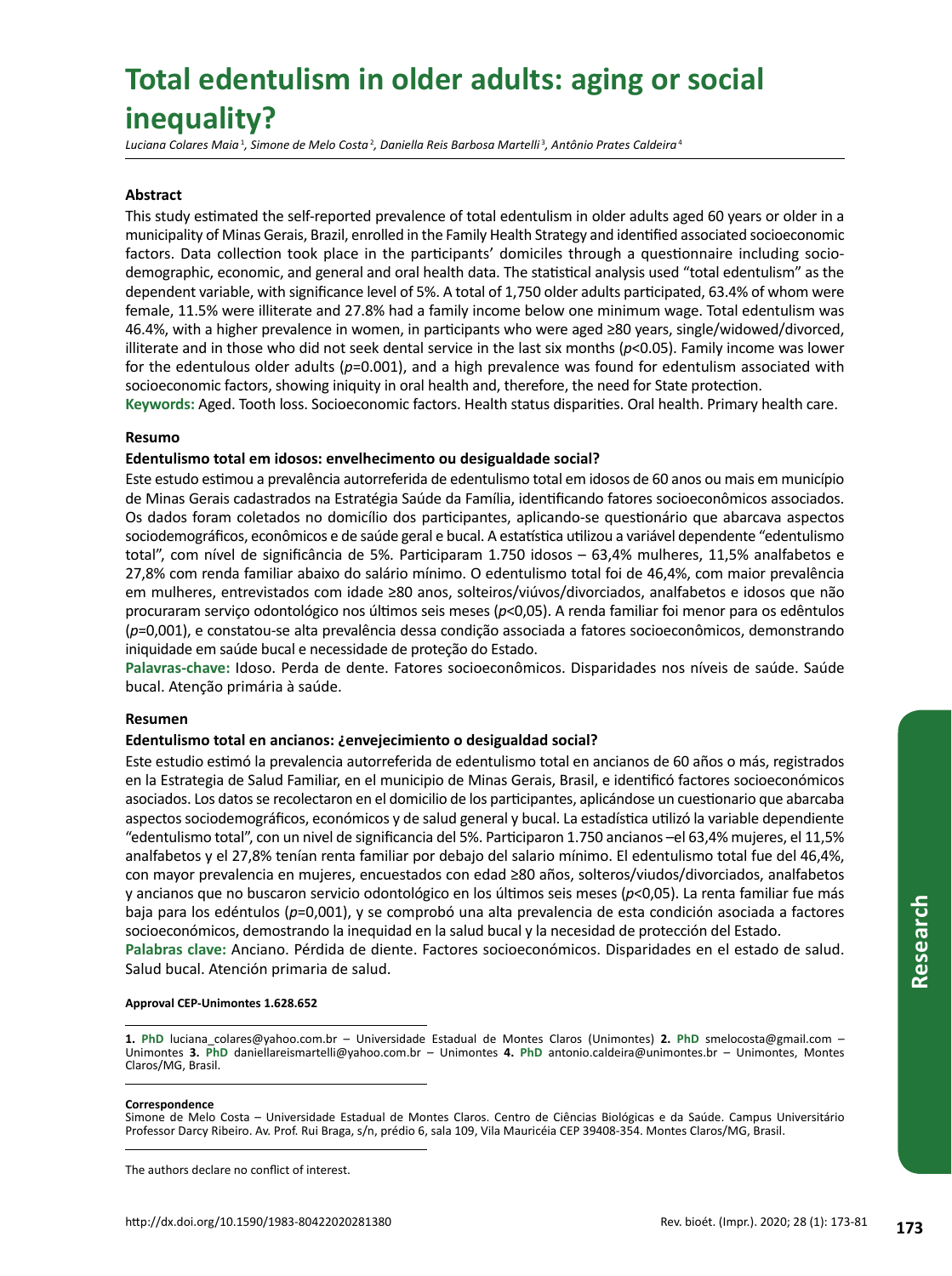Edentulism, or tooth loss, is a very common oral health condition among older people<sup>1</sup>, considered by the Institute for Health Metrics and Evaluation at the University of Washington<sup>2</sup> as the third oral condition with the highest global incidence in 2010. Tooth loss can be explained by the chronic and cumulative effect of dental caries and periodontal disease, the main oral diseases<sup>3</sup>. As a result, the prevalence of edentulism has become the most recommended index for assessing oral health conditions in the older adult population<sup>4</sup>.

From epidemiological surveys carried out in Brazil in 1986, 2003 and 2010, Cardoso and collaborators<sup>5</sup> estimated tooth loss rates in older adults for 2020, 2030 and 2040. Assuming that the problem follows a logistical function and verifying that the proportion of edentulous arches in older adults suffered a 0.76% variation per year between 1986 and 2010, it was estimated that, by 2040, 85.96% of this population will have edentulous arches, which is equivalent to 64 million individuals<sup>5</sup>.

Edentulism affects the general health status of older adults and interferes with quality of life, since oral health is an important component of general well-being<sup>6</sup>. Tooth loss makes feeding difficult, decreases the functional capacity of phonation, causes nutritional, aesthetic and psychological losses, reduces self-esteem and impairs social integration<sup>7-9</sup>. Recent research has found that the absence of teeth exacerbates cognitive impairment, which worsens when the dental arch is not properly rehabilitated for more than 15 years  $10$ , something common in socioeconomically disadvantaged population groups.

In this relationship between edentulism and social inequality, studies show that the population of lower socioeconomic level has more tooth loss as compared to the wealthier social classes<sup>11,12</sup>. A spatial analysis of edentulism among people aged 60 or over in Botucatu, São Paulo, Brazil, found a higher risk of incidence in the peripheral areas of the municipality <sup>4</sup> , even though comprehensive healthcare is a constitutional right of all Brazilian citizens.

It should be noted that, corroborating constitutional law, the National Oral Health Policy (Política Nacional de Saúde Bucal – PNSB) $^{13}$  was instituted in the public sector in Brazil. By analyzing the PNSB from the perspective of protection bioethics, Costa and collaborators <sup>14</sup> reinforced the importance of including an oral health team in the Family Health Strategy (FHS) as part of the State's role in protecting Brazilian citizens. However, oral health care still lacks advances to guarantee the comprehensiveness of actions <sup>14</sup> aimed at the older adults, both preventing tooth loss and rehabilitating the edentulous people attended to within the scope of public health.

In this context, measuring edentulism in older adults can contribute to planning actions aimed at recovering their oral health. Assuming that people with lower income and education are more affected by total edentulism, the aim of this study was to estimate the self-reported prevalence of total edentulism in the older adults registered in the FHS and to identify associated socioeconomic factors.

# **Method**

This study had a cross-sectional and analytical design, conducted with 1,750 older adults aged 60 or over served by the FHS in the urban region of Montes Claros, MG, Brazil, a medium-sized municipality in the north of Minas Gerais with around 400 thousand residents, more than 80 percent of whom are served by FHS teams. This work is part of a broader research on healthcare for older adults in primary care in that municipality, in which a pilot study was planned to adapt the method used.

Data were collected at the participants' homes in 2017 by trained researchers, using a questionnaire in the form of an interview. The study excluded older people who were unable to answer questions and who were not accompanied by caregivers/guardians at the time of data collection, as well as those who were not found at home after three visits and prior appointment.

Sociodemographic (gender, age, marital status, education), economic (monthly family income), and self-perceived general health data, as well as variables related to the oral health of older adults (having natural teeth, difficulties to swallow, seeking dental service in the last six months due to a mouth problem) were obtained. Age was categorized by age group at five-year intervals, and monthly family income per unit of minimum wage at the time (R\$ 937.00).

The data were analyzed using descriptive and analytical statistics. The absolute and relative frequencies of the categorical variables and the minimum and maximum values, means, standard deviation and medians of age and family income were calculated. Pearson's chi-square test was used for bivariate analysis of total edentulism (absence of all natural teeth) and categorized schooling and monthly family income.

The medians of age and monthly family income were compared between the edentulous and nonedentulous groups using the Mann-Whitney U test,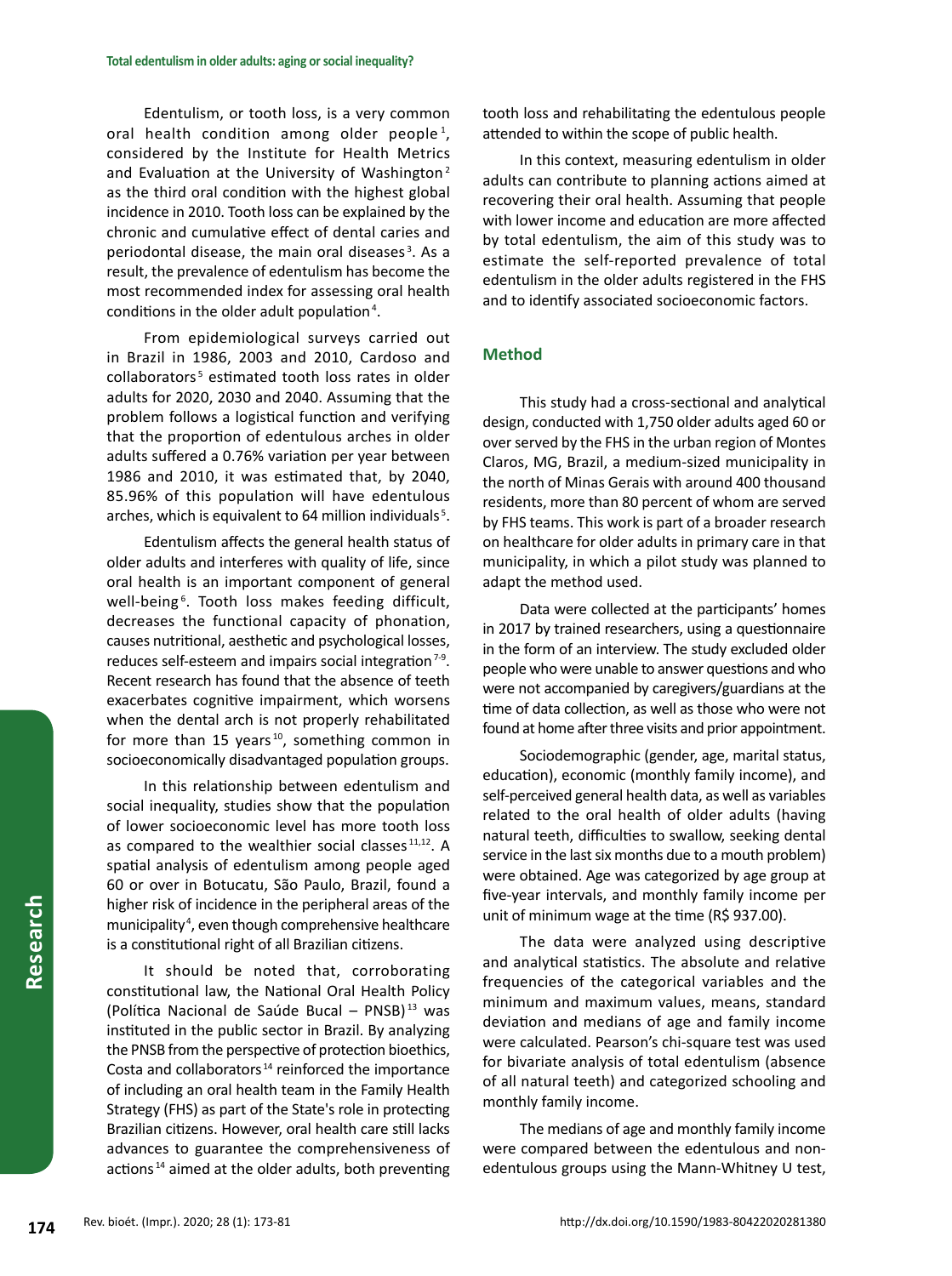due to the lack of normality in the data (Kolmogorov-Smirnov test;  $p$ <0.001). Poisson regression with robust variance was performed to obtain the prevalence ratios (PR) adjusted by weighting 15 of sampling per cluster, in both bivariate and multivariate analysis. "Total edentulism" was established as the dependent variable, and the independent ones were related to socio-demographic, economic, general and oral health data, all dichotomized. The independent variables associated with the level of 20% (*p*≤0.20) in the bivariate analysis were considered in the multivariate analysis, those with *p*<0.05 remaining in the final model. The statistics were calculated using the IBM SPSS software, version 22.0.

# **Results**

Most of the 1,750 study participants were female (63.3%), over 65 (76.4%), married (53.9%), with at least one year of schooling (88.3%) and monthly family income above the minimum wage at the time (72.1%). The participants showed good/excellent (70.8 %) self-perception of their general

health. Total edentulism was reported by almost half of the older adults (46.3%). Most respondents reported not having difficulty swallowing food (90%), and 85.3% had not sought dental care in the past six months due to mouth problems (Tables 1 and 2).

The percentage of older adults with total tooth loss tended to increase linearly with advancing age, with 28.8% of the participants between 60 and 64 years old and 71.4% of those between 90 and 94 years old being totally edentulous (*p*<0.001). Individuals with five or more years of schooling had a lower percentage of total edentulism (26.8%) as compared to those with no education (66.5%) or those who had one to four years of schooling (53.4%) (*p*<0.001). Older people with a monthly family income equivalent to more than five minimum wages showed a lower percentage (31.9%) of total tooth loss as compared to those with lower income (Table 1).

In the totally edentulous individuals, the median age was 73 years, and in the non-edentulous 68 years (*p*<0.001). Totally edentulous individuals had lower income (on average almost R\$ 400.00 less than those without total edentulism), with a significant difference (Table 3).

**Table 1.** Total edentulism in older adults according to age, years of schooling and monthly family income by minimum wage (Montes Claros, Minas Gerais, Brazil, 2017)

| <b>Variables</b>                         | <b>Total edentulism</b> | Pearson's<br>chi-square |                  |  |  |  |
|------------------------------------------|-------------------------|-------------------------|------------------|--|--|--|
|                                          | <b>Yes</b><br>n (%)     | <b>No</b><br>n (%)      | $\boldsymbol{p}$ |  |  |  |
| Age range*                               |                         |                         |                  |  |  |  |
| 60 to 64 years                           | 118 (28.8)              | 292 (71.2)              |                  |  |  |  |
| 65 to 69 years                           | 177(40.1)               | 264 (59.9)              |                  |  |  |  |
| 70 to 74 years                           | 165(50.0)               | 165 (50.0)              |                  |  |  |  |
| 75 to 79 years                           | 132 (55.7)              | 105 (44.3)              |                  |  |  |  |
| 80 to 84 years                           | 102(64.6)<br>56 (35.4)  |                         |                  |  |  |  |
| 85 to 89 years                           | 74 (67.3)               | 36(32.7)                |                  |  |  |  |
| 90 to 94 years                           | 30(71.4)                | 12(28.6)                |                  |  |  |  |
| 95 to 99 years                           | 11(68.8)                | 5(31.3)                 |                  |  |  |  |
| 100 years or more                        | 2(66.7)                 | 1(33.3)                 |                  |  |  |  |
| Years of schooling*                      |                         |                         |                  |  |  |  |
| No schooling                             | 133 (66.5)              | 67(33.5)                |                  |  |  |  |
| 1 to 4 years                             | 530 (53.4)              | 463 (46.6)              | < 0.001          |  |  |  |
| 5 years or more                          | 148 (26.8)              | 405 (73.2)              |                  |  |  |  |
| Family income (minimum wage=R\$ 937.00)* |                         |                         |                  |  |  |  |
| Up to 1 minimum wage                     | 229(47.2)               | 256 (52.8)              |                  |  |  |  |
| $>1$ and $\leq$ 2 minimum wages          | 327 (49.2)              | 337 (50.8)              | < 0.005          |  |  |  |
| >2 and ≤3 minimum wages                  | 123 (45.9)              | 145 (54.1)              |                  |  |  |  |
| $>3$ and $\leq 4$ minimum wages          | 62 (50.4)               | 61 (49.6)               |                  |  |  |  |
| $>4$ and $\leq$ 5 minimum wages          | 33(36.3)                | 58 (63.7)               |                  |  |  |  |
| >5 minimum wages                         | 37 (31.9)               | 79 (68.1)               |                  |  |  |  |

*\*There was a loss of respondents due to lack of record in the questionnaire. The percentage values were adjusted.*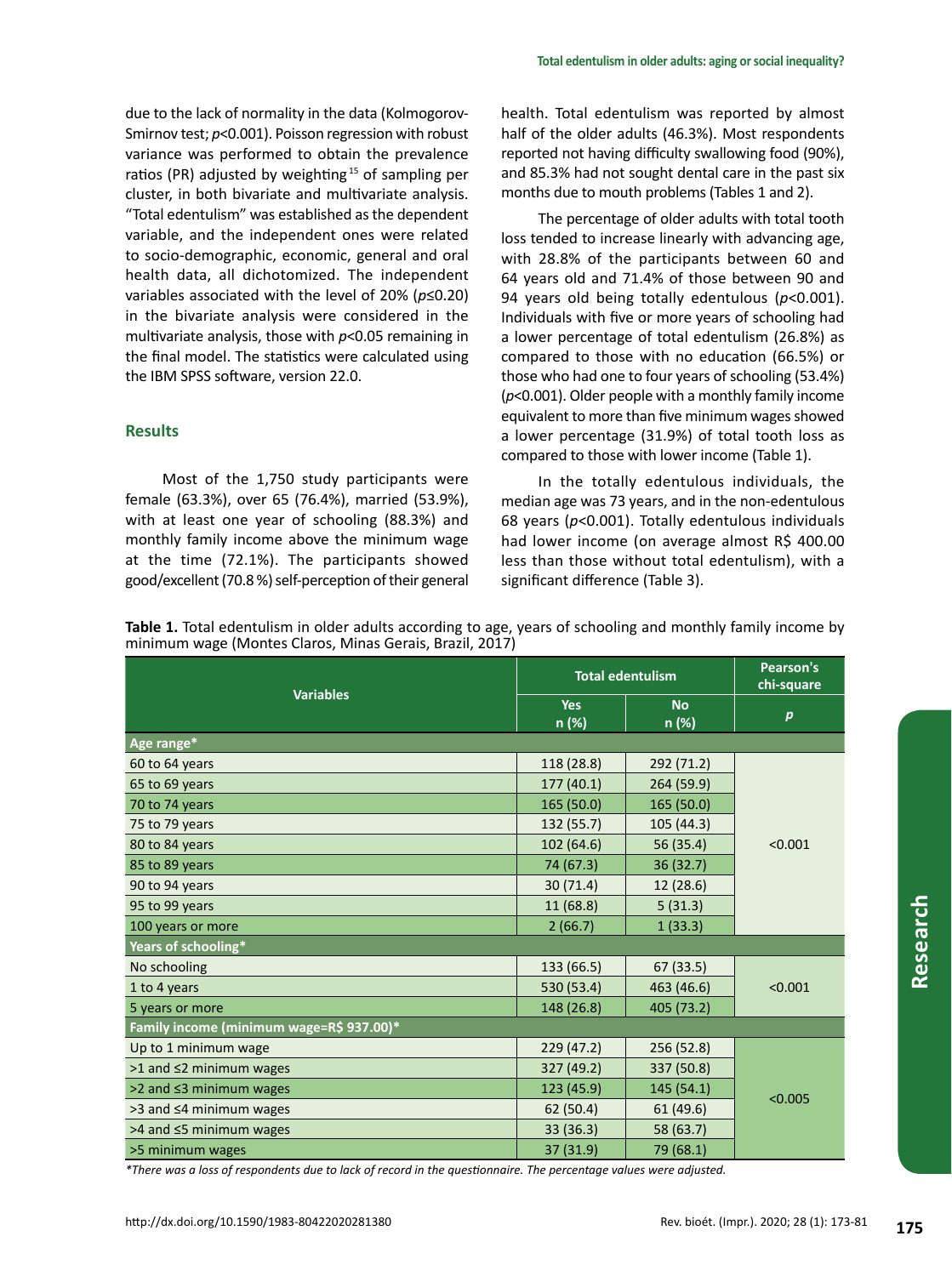**Table 2.** Prevalence ratio of total edentulism in older adults according to sociodemographic, economic, general and oral health profile (Montes Claros, Minas Gerais, Brazil, 2017)

|                                                                  | <b>Total edentulism</b> |                    | Prevalence ratio (95% CI) p*                                     |                                  |  |  |
|------------------------------------------------------------------|-------------------------|--------------------|------------------------------------------------------------------|----------------------------------|--|--|
| <b>Variables</b>                                                 | <b>Yes</b><br>n (%)     | <b>No</b><br>n (%) | <b>Bivariate analysis</b>                                        | <b>Multivariate analysis</b>     |  |  |
| Sex*                                                             |                         |                    | $\boldsymbol{p}$                                                 | $\boldsymbol{p}$                 |  |  |
| Male                                                             | 262 (40.9)              | 378 (59.1)         | $\mathbf{1}$                                                     | $\mathbf{1}$                     |  |  |
| Female                                                           | 549 (49.6)              | 558 (50.4)         | 1.060 (1.027-1.093)<br>p<0.001                                   | 1.045 (1.012-1.079)<br>$p=0.007$ |  |  |
| Age in years*                                                    |                         |                    |                                                                  |                                  |  |  |
| 60 to 79                                                         | 591 (41.7)              | 826 (58.3)         | $\mathbf{1}$                                                     | $\mathbf{1}$                     |  |  |
| 80 to 107                                                        | 220 (66.7)              | 110 (33.3)         | 1.192 (1.143-1.242)<br>p<0.001                                   | 1.155 (1.106-1.203)<br>p<0.001   |  |  |
| Marital status*                                                  |                         |                    |                                                                  |                                  |  |  |
| Married/common-law marriage                                      | 385 (40.8)              | 559 (59.2)         | $\mathbf{1}$                                                     | $\mathbf{1}$                     |  |  |
| Single/widowed/divorced                                          | 426 (53.1)              | 376 (46.9)         | $1.087(1.054 - 1.121)$<br>p<0.001                                | 1.036 (1.002-1.071)<br>$p=0.037$ |  |  |
| Illiterate*                                                      |                         |                    |                                                                  |                                  |  |  |
| No                                                               | 678 (43.9)              | 868 (56.1)         | $\mathbf{1}$                                                     | $\mathbf{1}$                     |  |  |
| Yes                                                              | 133 (66.5)              | 67(33.5)           | 1.174 (1.115-1.236)<br>p<0.001                                   | 1.107 (1.050-1.168)<br>p<0.001   |  |  |
| Family income - cut by median*                                   |                         |                    |                                                                  |                                  |  |  |
| >R\$ 1,875                                                       | 255(42.6)               | 343 (57.4)         | $\mathbf{1}$                                                     |                                  |  |  |
| ≤R\$ 1,874                                                       | 556 (48.4)              | 593 (51.6)         | 1.042 (0.989-1.085)<br>$p=0.131$                                 |                                  |  |  |
| Self-perception of general health*                               |                         |                    |                                                                  |                                  |  |  |
| Excellent/good                                                   | 541 (43.8)              | 695 (56.2)         | $\mathbf{1}$                                                     |                                  |  |  |
| Poor/very poor                                                   | 270 (52.8)              | 241 (47.2)         | 1.062 (1.026-1.099)<br>$p=0.001$                                 |                                  |  |  |
| Difficulty swallowing*                                           |                         |                    |                                                                  |                                  |  |  |
| <b>Never</b>                                                     | 715 (45.4)              | 860 (54.6)         | $\mathbf{1}$                                                     |                                  |  |  |
| Rarely/very often/always                                         | 95 (56.5)               | 73 (43.5)          | 1.070 (1.013-1.131)<br>$p=0.015$                                 |                                  |  |  |
| Sought dental service in the last six months for mouth problems* |                         |                    |                                                                  |                                  |  |  |
| Yes                                                              | 64(25.2)                | 190 (74.8)         | $\mathbf{1}$                                                     | $\mathbf{1}$                     |  |  |
| <b>No</b>                                                        | 746 (50.0)              | 746 (50.0)         | 1.164 (1.124-1.206)<br>1.141 (1.102-1.182)<br>p<0.001<br>p<0.001 |                                  |  |  |

*CI: confidence interval;* p*: value* p *in Poisson regression. Note: values adjusted for the design effect. \*There was a loss of respondents due to lack of record in the questionnaire. The percentage values were adjusted.*

| Table 3. Age and monthly family income of older adults with or without total teeth loss and comparison of |  |  |  |  |
|-----------------------------------------------------------------------------------------------------------|--|--|--|--|
| medians (Montes Claros, Minas Gerais, Brazil, 2017)                                                       |  |  |  |  |

|                                        | <b>Total edentulism</b> |                                        |               |                                                            |                         |               |         |
|----------------------------------------|-------------------------|----------------------------------------|---------------|------------------------------------------------------------|-------------------------|---------------|---------|
| <b>Variables</b>                       | <b>Yes</b>              |                                        | <b>No</b>     |                                                            |                         |               |         |
| Demographic<br>and economic<br>profile | Minimum-<br>maximum     | <b>Mean</b><br>(standard<br>deviation) | <b>Median</b> | Minimum-<br><b>Mean</b><br>(standard deviation)<br>maximum |                         | <b>Median</b> | $p^*$   |
| Age                                    | 60-107                  | 74.0<br>(8,922)                        | 73            | 60-104                                                     | 69.5<br>(7,801)         | 68            | < 0.001 |
| Family income in<br>reais(R\$)         | 400.00-<br>10,000.00    | 2,038.00 (1,381.32)                    | 1.800.00      | 300.00-<br>25,000.00                                       | 2,436.24<br>(2, 137.49) | 1,874.00      | 0.001   |

\*p*: referring to the comparison of medians by the Mann-Whitney U test*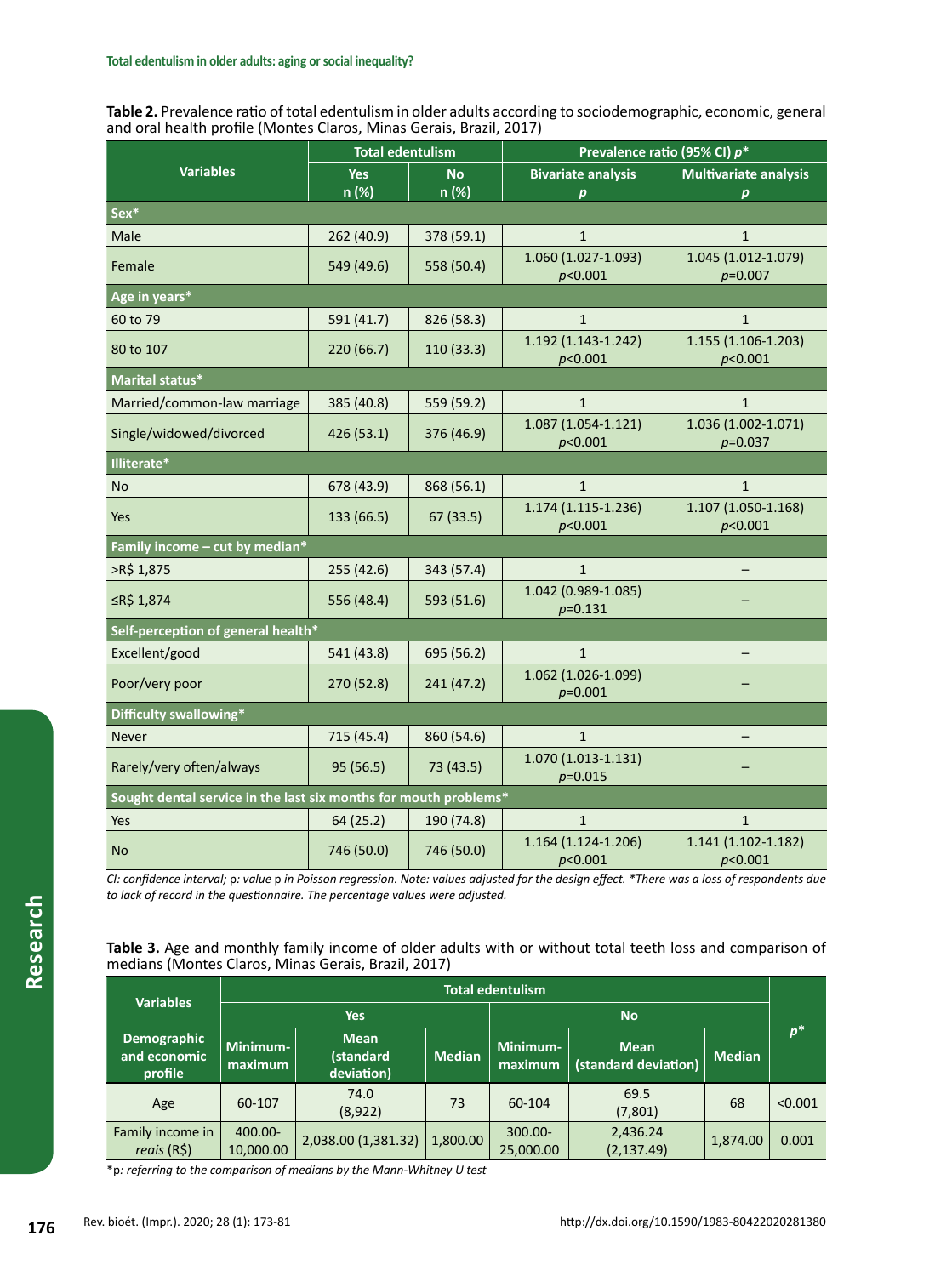Total edentulism was more prevalent among female participants (PR=1.060), aged 80 years or more (PR=1.192), single/widowed/divorced (PR=1.087), illiterate (PR=1.174), with self-perceived poor/very poor general health (PR=1.062), with difficulty in swallowing food (PR=1.070) and who did not seek dental services for mouth problems in the six months preceding the survey (PR=1.164), with a level of statistical significance of *p*<0.05 in the bivariate analysis. In multivariate analysis the higher prevalence of total tooth loss remained associated with female respondents (PR=1.045), those who were aged 80 years or more (OR=1.155), single/ widowed/divorced (PR=1.036), illiterate (PR=1,107) and who did not seek dental care for mouth problems in the six months prior to the survey (PR=1,164), as shown in Table 2.

# **Discussion**

This study estimated the self-reported prevalence of total tooth loss in 1,750 older people registered in the FHS in a medium-sized Brazilian city, located in northern Minas Gerais. The methodological design allowed to know the oral health profile of older adults receiving primary health care by estimating the prevalence of total edentulism and associated factors. Population-based studies contribute to understanding the relationship between total tooth loss and social inequality by confirming a statistically significant association with socioeconomic indicators.

One of these studies estimated the selfreported prevalence of edentulism in 1,451 people aged 60 years or over in Pelotas (RS), finding its incidence in 39.3% of those surveyed<sup>16</sup>. A higher value was found in a study that evaluated 372 older adults in Botucatu, São Paulo, Brazil, through clinical dental examination (63.17%) <sup>4</sup> . In the epidemiological survey of oral health conducted in 2010 in Brazil, it was found that 53.7% of older adults in the five Brazilian macro-regions, aged between 65 and 74, were completely edentulous<sup>17</sup>. It is estimated that this problem will grow until 2040, despite the reduction in tooth loss observed and expected among young people and adults<sup>5</sup>. International studies have observed a varying prevalence of edentulism in different countries: 4.4% in southern China<sup>18</sup>, 15% in India<sup>19</sup> and 26% in the United States<sup>20</sup>. In European countries, there was a variation of 15% to 78%<sup>20</sup>.

In this study, almost half of the older adults reported not having any natural teeth. In addition to advancing age, sociodemographic and economic factors, as well as marital status and not seeking dental services for mouth problems in the last six months, were associated with total edentulism. There was a greater participation of women, which can be partly explained by the age group of the participants, since life expectancy at birth in Brazil is higher for women<sup>21</sup>. In this study, the prevalence of total edentulism was 4.5% higher in women than in men, corroborating other Brazilian population- -based studies<sup>16,17</sup>.

The participation of 90-year-olds or older (3.5%) shows greater longevity than expected by life expectancy at birth among Brazilians, which in 2015 was 71.9 years for men and 79.1 years for women<sup>22</sup>. Totally edentulous older adults averaged 74 years of age, almost five years older than the average for non-edentulous ones (Table 3).

Eighty-year-olds or older showed a 15 percent higher prevalence for total edentulism as compared to those aged between 60 and 79 years (Table 2). This may be related to the fact that, according to the literature, tooth loss is considered a natural consequence of life and advancing age, which can influence inappropriate behaviors related to the prevention of oral diseases <sup>16</sup>.

The increase in tooth loss with age is a universal trend, motivating in society the notion of toothless older adults as a natural reflection of human dentition. However, edentulism in older groups is an expression of the cumulative effect of oral disease over the years, with caries and periodontal disease being dependent on factors other than biological ones <sup>4</sup> . Therefore, edentulism in old age is not just a consequence of the aging process.

In this study, there were older people who were not fully edentulous in all age groups, despite the linear trend in the percentage of tooth loss with advancing age. The control or prevention of oral diseases such as caries throughout life enables the maintenance of dental elements among elders, that is, it allows aging with toothed arches.

A study that analyzed the problem of dental caries, based on Brazilian epidemiological surveys and analytical support in protection bioethics, pointed out differences in oral health across different population groups with different family incomes <sup>23</sup>. The combination of epidemiological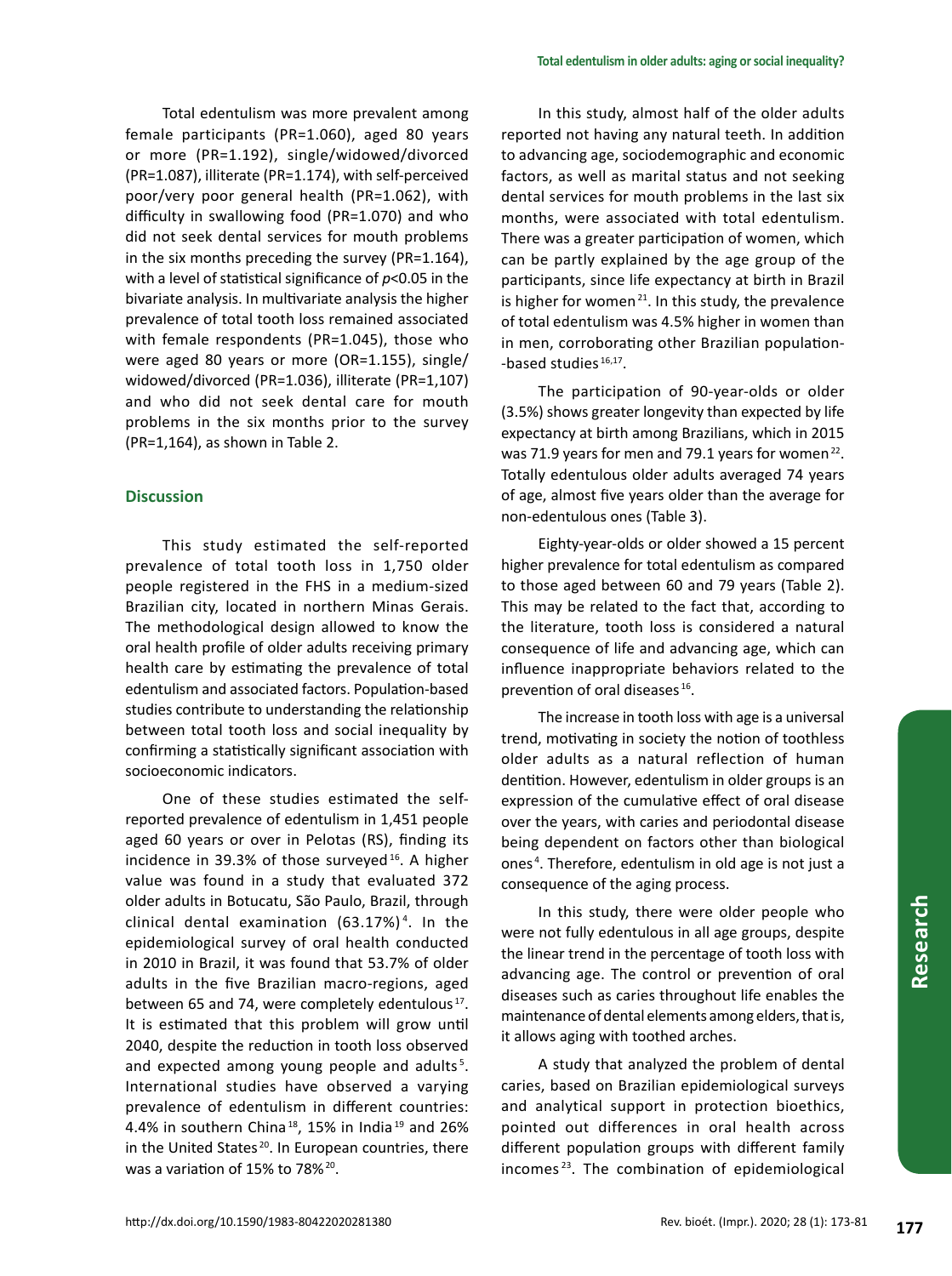data and bioethical reflection is a way to protect individuals with more oral health needs and who live in a situation of social vulnerability<sup>23</sup>, whatever stage of life they are in.

In the assessment of marital status, the highest prevalence of total edentulism in this study was associated with single, widowed and divorced older people, occurring 3.6% more than in married older adults or those in a stable relationship. This finding suggests that people who live with a partner took better care of their teeth, possibly due to the importance of oral health in interpersonal relationships, such as marital relationships.

The absence or low level of education of the majority of the studied group (68.2%) can be partly justified by the limited access to school at the time of their childhood or adolescence. A higher prevalence of edentulism was found in illiterate older adults than in those with at least one year of schooling (*p*<0.001), and other studies reported similar results 4,16,17. In Brazil, dental losses reflect social and regional inequalities, which indicates the need to offer priority care to the most vulnerable subjects<sup>24</sup>, from the perspective of protection bioethics <sup>25</sup>.

The low level of education and illiteracy of most of the participants in this study may also be linked to low family income – of up to two minimum wages monthly for 65.7% of them. The highest monthly family income (of five minimum wages or more) was associated with the lowest percentage of totally edentulous individuals. When categorized by the median of all older adult participants (R\$ 1,874.00), income was not associated with total edentulism in the multivariate analysis. However, the mean and median monthly family income were lower for the totally edentulous older adults, with a significant difference in the comparison of medians.

This result corroborates previous studies, in which low family income was associated with tooth loss among the older adults  $16,17$ . In this study, the indicators "monthly family income" and "schooling" were related to a higher percentage of totally edentulous older adults. The indicators of inequality in oral health reveal, above all, inequity in health, which requires qualified care actions to preserve the principle of equity according to the vulnerability of certain population groups 14.

Not seeking dental services in the six months prior to data collection due to mouth problems was associated with a higher prevalence of total edentulism in older adults. In this regard, it is worth discussing the perception of the need to seek these services among edentulous older people. Another Brazilian study with older people found that the prevalence of edentulism in participants who considered it unnecessary to seek dental treatment was 1.27 times higher than in the others<sup>4</sup>.

Tooth loss requires constant care to assess the need for prostheses – including repairs, maintenance and assessment of soft tissues to prevent diseases such as candidiasis or even pre-malignant or cancerous lesions. In this sense, care for oral health does not depend on the presence or absence of natural teeth.

The older adult's self-perception of their general health as poor or very poor and the difficulty in swallowing food were associated with total edentulism in the bivariate analysis (*p*<0.05) but not in the multivariate analysis (*p*>0.05), suggesting that these are confounding variables. Regarding the relationship between global health and edentulism, a study with 5,235 older adult Ecuadorians aged 60 years or older reported that 77.13% of the participants rated their general health as fair/poor, associating this variable with greater tooth losses<sup>6</sup>.

Another qualitative investigation, whose aim was to identify the ideational representations of 14 older people about edentulism, demonstrated the importance of dental elements for good global health and for the social interactions of the participants 26. In this case, tooth loss was understood to result from a dental care model that does not value disease prevention<sup>26</sup>.

Reorientation of the care model requires state protection policies in the different spheres of governance, from the municipal to the international one. In this sense, Martínez and Albuquerque <sup>27</sup> analyzed the *Liverpool Declaration*, an international document that points out the need for States to strengthen oral health actions by 2020 and indicated the lack of an integral approach for older adults, with preventive, curative and rehabilitative actions.

In Brazil, despite the PNSB $13$  standardizing integral care for older people, edentulism is estimated to increase by 2040<sup>5</sup>. Therefore, it is necessary to improve the effectiveness of state actions so that there is less tooth loss in this group. PNSB<sup>13</sup> ensures comprehensive oral health care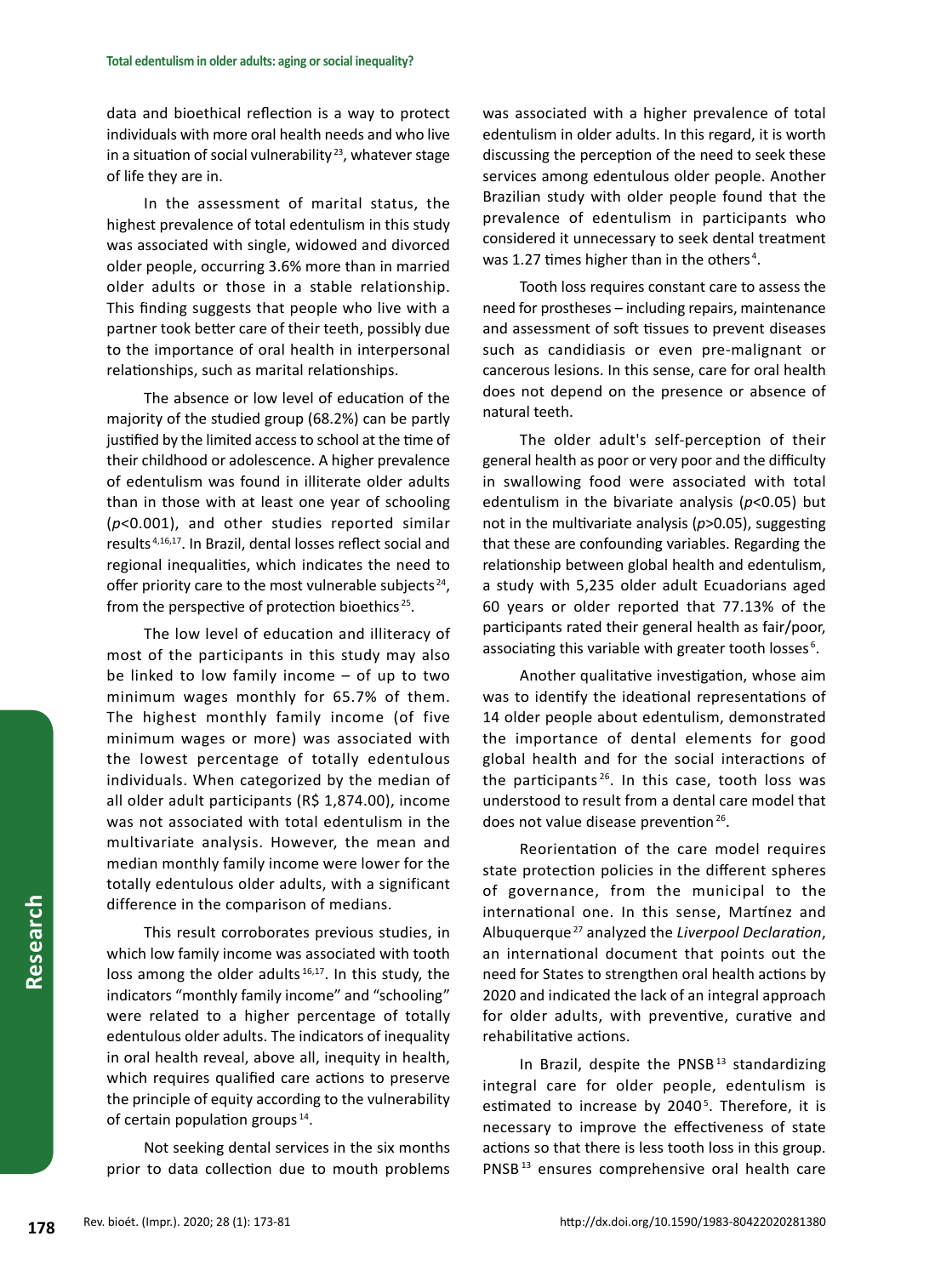for all citizens, both individually and collectively, regardless of age. To this end, it proposes to reorient the work process towards joint multiprofessional actions that encompass the entire health-disease process, from health promotion to rehabilitation.

It also provides for expanding access to oral health services for older adults as an important factor in maintaining quality of life. PNSB recommends dental professionals to carry out educational and disease prevention activities and to schedule individualized clinical appointments with older adults, without queues or bureaucracies. It also proposes to expand and qualify oral health care within the scope of the FHS, with home visits to the bedridden or people with impaired mobility, in order to identify risks and meet individual needs 13.

This study is limited by the self-reference of total edentulism. Although self-assessment proved to be a good index of general health status $26$ , it is known that clinical examination would be ideal to confirm self-reported edentulism. However, information biases are considered unlikely, since total edentulism is a condition that is easily perceived and seen on a daily basis by constant contact with the oral cavity, whether due to the need for food, speech or oral hygiene.

The inherent limitation of considering only total edentulism, rather than the absence of most teeth, as a cutoff point for categorizing older adults as edentulous should also be noted. A previous study with this same cutoff point<sup>4</sup> recognized that many of the elders placed in the category of partial edentulism may suffer from problems similar to those affected by total edentulism.

# **Final considerations**

This study found a high prevalence of self-reported total edentulism associated with socioeconomic factors, which proves inequality in oral health among older adults. The high percentage of totally edentulous patients shows the magnitude of the problem of tooth loss, which should be considered a public health issue as it affects almost half of the individuals surveyed.

Total edentulism was shown to be a frequent condition among older adults, but it was not common to all individuals. Therefore, the loss of all teeth cannot be naturalized just as a result of chronological age and biological aging, even if it is associated with older age. Lower monthly family income and low education were also factors related to the higher prevalence of total edentulism in older people.

Inequalities in oral health could be minimized with better allocation of resources and organization of dental services to promote health and address unmet demands on the need for prosthetic rehabilitation of totally edentulous people. In this sense, this study contributes information to better understand edentulism in older adults, and its results can help the planning of state actions in the context of public oral health.

The data demonstrate that it is necessary for the State to support national policies and measures already implemented in the oral health sector and also to emphasize preventive measures to avoid total edentulism in older adults, in addition to planning the prosthetic rehabilitation of tooth loss as a way to protect people in situation of social vulnerability.

*This study was supported by the Fundação de Amparo à Pesquisa do Estado de Minas Gerais (Fapemig) through processes No. APQ-02965-17 and CDS – BIP-00128-18.*

# **References**

- 1. Kassebaum NJ, Bernabé E, Dahiya M, Bhandari B, Murray CJL, Marcenes W. Global burden of severe tooth loss: a systematic review and meta-analysis. J Dent Res [Internet]. 2014 [acesso 28 maio 2018];93(7):20S-8S. DOI: 10.1177/0022034514537828
- 2. University of Washington, Institute for Health Metrics and Evaluation. The global burden of disease: generating evidence, guiding policy [Internet]. Seattle: IHME; 2013 [acesso 28 maio 2018]. Disponível: http://bit.ly/35VrjRY
- 3. Chestnutt IG, Binnie VI, Taylor MM. Reasons for tooth extraction in Scotland. J Dent [Internet]. 2000 [acesso 28 maio 2018];28(4):295-7. DOI: 10.1016/S0300-5712(99)00069-X
- 4. Moreira RS, Nico LS, Tomita NE. O risco espacial e fatores associados ao edentulismo em idosos em município do Sudeste do Brasil. Cad Saúde Pública [Internet]. 2011 [acesso 24 maio 2018];27(10):2041-53. DOI: 10.1590/S0102-311X2011001000017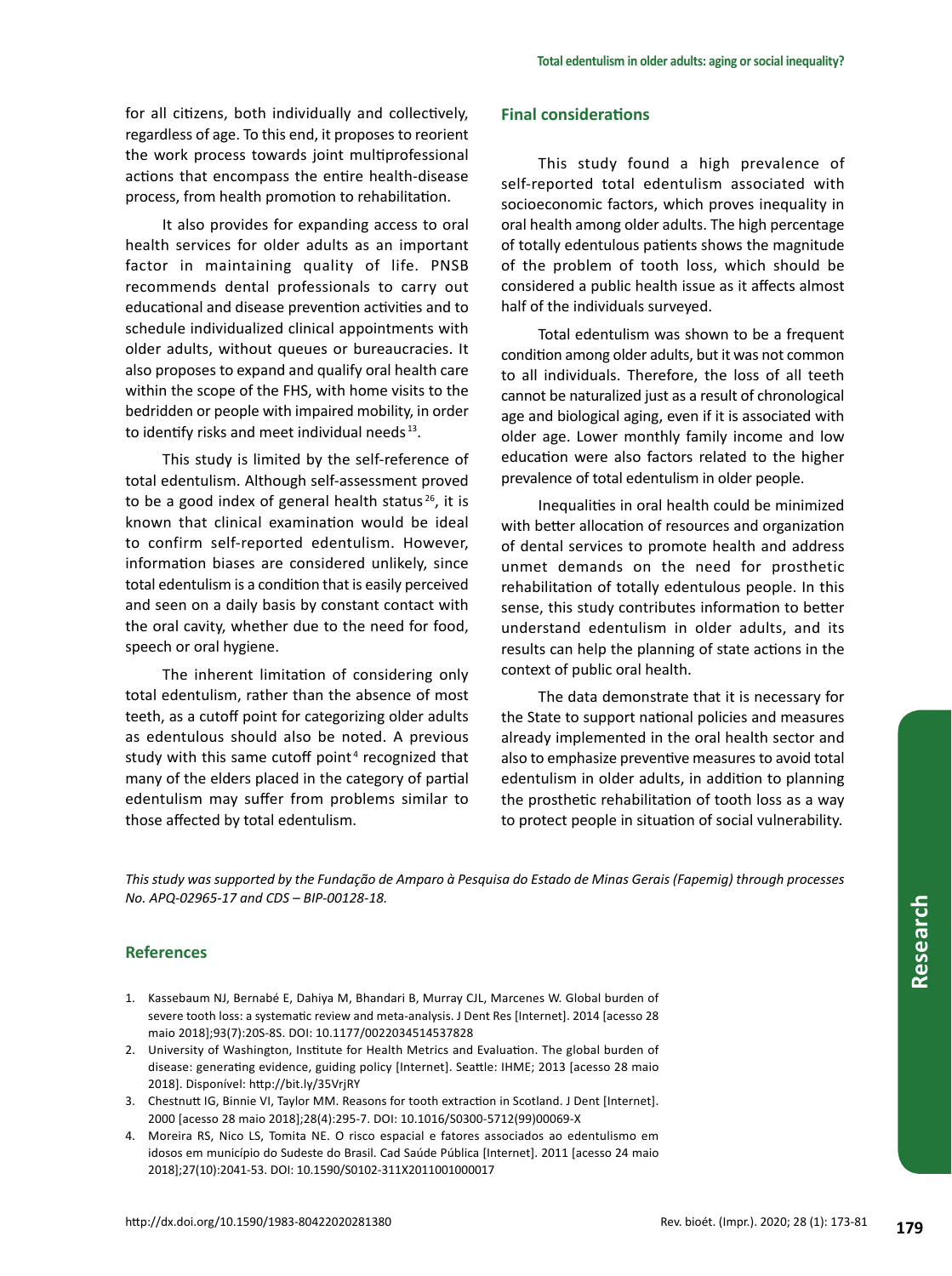- 5. Cardoso M, Balducci I, Telles DM, Lourenço EJV, Nogueira L Jr. Edentulism in Brazil: trends, projections and expectations until 2040. Ciênc Saúde Coletiva [Internet]. 2016 [acesso 24 maio 2018];21(4):1239-45. DOI: 10.1590/1413-81232015214.13672015
- 6. Borda MG, Castellanos-Perilla N, Patiño JA, Castelblanco S, Cano CA, Chavarro-Carvajal D, Pérez-Zepeda MU. Edentulism and its relationship with self-rated health: secondary analysis of the Sabe Ecuador 2009 Study. Acta Odontol Latinoam [Internet]. 2017 [acesso 24 maio 2018];30(2):83-9. Disponível: http://bit.ly/2TjA3Pn
- 7. Thomson WM. Epidemiology of oral health conditions in older people. Gerodontology [Internet]. 2014 [acesso 28 maio 2018];31(Supl 1):9-16. DOI: 10.1111/ger.12085
- 8. Emami E, Souza RF, Kabawat M, Feine JS. The impact of edentulism on oral and general health. Int J Dent [Internet]. 2013 [acesso 28 maio 2018];2013:498305. DOI: 10.1155/2013/498305
- 9. Musacchio E, Perissinotto E, Binotto P, Sartori L, Silva-Netto F, Zambon S *et al*. Tooth loss in the elderly and its association with nutritional status, socio-economic and lifestyle factors. Acta Odontol Scand [Internet]. 2007 [acesso 28 maio 2018];65(2):78-86. DOI: 10.1080/00016350601058069
- 10. Rossetti PHO, Gehrke SA. A perda dentária, o declínio cognitivo e a recuperação imediata do exercício mastigatório para, possivelmente, reduzir este problema mundial: estamos perto de uma resposta? ImplantNewsPerio [Internet]. 2017 [acesso 24 maio 2018];2(2):242-6. Disponível: http://bit.ly/2stIlcs
- 11. Bernabé E, Marcenes W. Income inequality and tooth loss in the United States. J Dent Res [Internet]. 2011 [acesso 28 maio 2018];90(6):724-9. DOI: 10.1177/0022034511400081
- 12. Haugejorden O, Klock KS, Trovik TA. Incidence and predictors of self-reported tooth loss in a representative sample of Norwegian adults. Community Dent Oral Epidemiol [Internet]. 2003 [acesso 28 maio 2018];31(4):261-8. DOI: 10.1034/j.1600-0528.2003.00004.x
- 13. Brasil. Ministério da Saúde, Secretaria de Atenção à Saúde, Departamento de Atenção Básica, Coordenação Nacional de Saúde Bucal. Diretrizes da Política Nacional de Saúde Bucal [Internet]. Brasília: Ministério da Saúde; 2004 [acesso 28 maio 2018]. Disponível: http://bit.ly/2FNptrE
- 14. Costa SM, Nickel DA, Borges CM, Campos ACV, Verdi MIM. Política Nacional de Saúde Bucal e bioética da proteção na assistência integral. Rev. bioét. (Impr.) [Internet]. 2012 [acesso 24 maio 2018];20(2):342-8. Disponível: http://bit.ly/2u1TyS0
- 15. Szwarcwald CL, Damacena GN. Amostras complexas em inquéritos populacionais: planejamento e implicações na análise estatística dos dados. Rev Bras Epidemiol [Internet]. 2008 [acesso 24 maio 2018];11(Supl 1):38-45. DOI: 10.1590/S1415-790X2008000500004
- 16. Ribeiro CG, Cascaes AM, Silva ERA, Seerig LM, Nascimento GG, Demarco FF. Edentulism, severe tooth loss and lack of functional dentition in elders: a study in Southern Brazil. Braz Dent J [Internet]. 2016 [acesso 28 maio 2018];27(3):345-52. DOI: 10.1590/0103-6440201600670
- 17. Brasil. Ministério da Saúde, Secretaria de Atenção à Saúde, Secretaria de Vigilância em Saúde. SB Brasil 2010: Pesquisa Nacional de Saúde Bucal: resultados principais [Internet]. Brasília: Ministério da Saúde; 2012 [acesso 28 maio 2018]. Disponível: http://bit.ly/2th7yal
- 18. Lin HC, Corbet EF, Lo ECM, Zhang HG. Tooth loss, occluding pairs, and prosthetic status of Chinese adults. J Dent Res [Internet]. 2001 [acesso 28 maio 2018];80(5):1491-5. DOI: 10.1177/00220345010800052101
- 19. Shah N. Gender issues and oral health in elderly Indians. Int Dent J [Internet]. 2003 [acesso 28 maio 2018];53(6):475-84. DOI: 10.1002/j.1875-595X.2003.tb00890.x
- 20. Petersen PE. The World Oral Health Report 2003: continuous improvement of oral health in the 21st century: the approach of the WHO Global Oral Health Programme. Community Dent Oral Epidemiol [Internet]. 2003 [acesso 28 maio 2018];31(Supl 1):3-24. DOI: 10.1046/j..2003.com122.x
- 21. Agostinho ACMG, Campos ML, Silveira JLGC. Edentulismo, uso de prótese e autopercepção de saúde bucal entre idosos. Rev Odontol Unesp [Internet]. 2015 [acesso 24 maio 2018];44(2):74-9. DOI: 10.1590/1807-2577.1072
- 22. Instituto Brasileiro de Geografia e Estatística. Tábua completa de mortalidade para o Brasil 2015: breve análise da evolução da mortalidade no Brasil [Internet]. Rio de Janeiro: IBGE; 2016 [acesso 24 maio 2018]. Disponível: http://bit.ly/2FLRksv
- 23. Costa SM, Abreu MHNG, Vasconcelos M, Lima RCGS, Verdi M, Ferreira EF. Desigualdades na distribuição da cárie dentária no Brasil: uma abordagem bioética. Ciênc Saúde Coletiva [Internet]. 2013 [acesso 24 maio 2018];18(2):461-70. DOI: 10.1590/S1413-81232013000200017
- 24. Peres MA, Barbato PR, Reis SCGB, Freitas CHSM, Antunes JLF. Perdas dentárias no Brasil: análise da Pesquisa Nacional de Saúde Bucal 2010. Rev Saúde Pública [Internet]. 2013 [acesso 24 maio 2018];47(Supl 3):78-89. DOI: 10.1590/S0034-8910.2013047004226
- 25. Schramm FR, Kottow M. Principios bioéticos en salud pública: limitaciones y propuestas. Cad Saúde Pública [Internet]. 2001 [acesso 24 maio 2018];17(4):949-56. DOI: 10.1590/S0102-311X2001000400029
- 26. Orestes-Cardoso S, Passos KKM, Nascimento SLC, Melo MVS, Trindade MO. Representações ideativas sobre edentulismo e reabilitação protética na percepção de idosos. Rev Bras Promoç Saúde (Impr.) [Internet]. 2015 [acesso 24 maio 2018];28(3):394-401. DOI: 10.5020/18061230.2015.p394
- 27. Martínez GR, Albuquerque A. O direito à saúde bucal na Declaração de Liverpool. Rev. bioét. (Impr.) [Internet]. 2017 [acesso 13 jul 2018];25(2):224-33. DOI: 10.1590/1983-80422017252182